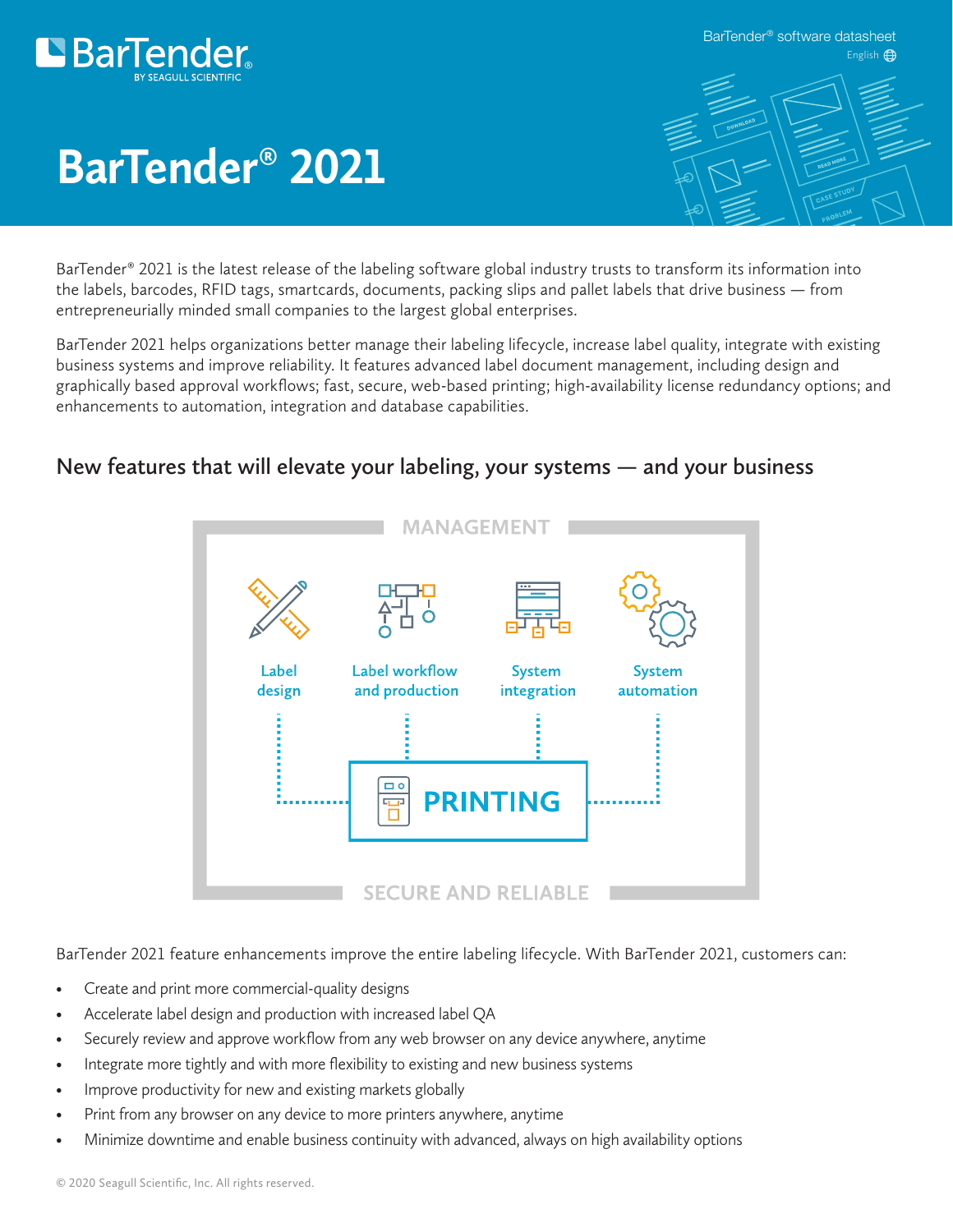## **BarTender® 2021**



### **Label design**

Create and print more commercial-quality designs

- Phrase Library for building multi-lingual text database with Auto-Translate and TMX export/import
- New color picker with PANTONE Color System support
- GS1 Version 20 support
- Expanded Data Matrix (DMRE) symbology support





### **Label workflow and production**

Accelerate label design and production with increased label QA

- New visual drag and drop Workflow Designer easily create label workflows
- Tighter Print Portal and Librarian integration with:
	- Secure workflow review and approval from any web browser
	- Configurable workflow email notifications
	- File status tracking from start to finish with Revision history and workflow states for end-to-end project tracking
	- Secure document access with user-based permissions
- Improved Print Portal and Librarian performance and usability

### **System Integration**

Integrate more tightly and with more flexibility to existing and new business systems

- New support for Excel Online, Google Sheets, JSON and QuickBooks Online
- Expanded API support for new Librarian workflows and Print Portal automation

|              | This wizard enables you to connect to a variety of relational database systems and data file types. |          |
|--------------|-----------------------------------------------------------------------------------------------------|----------|
|              | Select the type of database:                                                                        |          |
|              | <b>MariaDB</b>                                                                                      | $\wedge$ |
| MariaDB      | Supports MariaDB 5.5 and later.                                                                     |          |
|              | PostgreSQL<br>Supports PostgreSQL 9.0 and later.                                                    |          |
|              | <b>QuickBooks Online</b>                                                                            |          |
| (dp          | Supports QuickBooks Online.                                                                         |          |
| <b>SAP</b>   | <b>SAP IDoc File</b>                                                                                |          |
|              | Supports SAP Intermediate Document (IDoc) files.                                                    |          |
| <b>OLEDS</b> | <b>OLE DB Connection</b>                                                                            |          |
|              | Connects to any database type with an installed OLE DB driver.                                      |          |
| м<br>ODBC    | <b>ODBC Connection</b><br>Connects to any database type with an installed ODBC driver.              |          |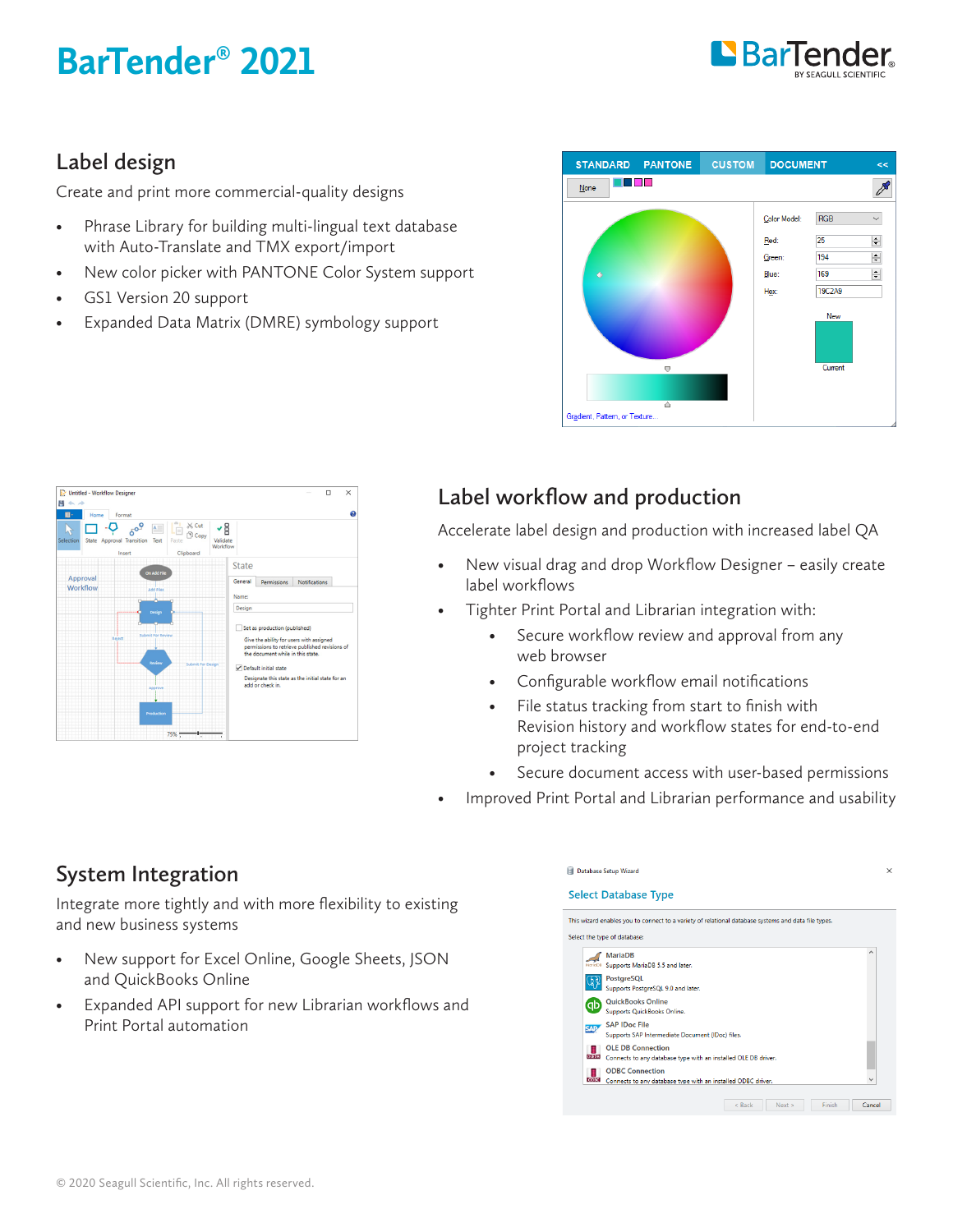## **BarTender® 2021**



| Item        | <b>Type</b> | Origin        | Image      |
|-------------|-------------|---------------|------------|
| Field: Item | Field: Type | Field: Origin | C. D<br>ш. |
|             |             |               |            |
|             |             |               |            |
|             |             |               |            |
|             |             |               |            |

| Item                       | Type       | Origin    | Image |
|----------------------------|------------|-----------|-------|
| Oranges (Jaffa) Perishable |            | <b>WA</b> |       |
| Oranges (Blood) Perishable |            | CA        |       |
| Apples (Fuji)              | Perishable | <b>WA</b> |       |
| Apples (Gala)              | Perishable | <b>WA</b> |       |

## **System Automation**

Improve productivity for new and existing markets globally

- Data-sourced color
- Image support in dynamic embedded tables
- Database file name data source option
- Data entry form improvements
- Improved While Loop action

| L                                                                                                                                  |                                                                                                                                                           |                                                                                                                            |                                                                                                                                                  | <b>O</b> Help<br><b>Q</b> <sup>o</sup> Administrative Setup                                                                                                    |
|------------------------------------------------------------------------------------------------------------------------------------|-----------------------------------------------------------------------------------------------------------------------------------------------------------|----------------------------------------------------------------------------------------------------------------------------|--------------------------------------------------------------------------------------------------------------------------------------------------|----------------------------------------------------------------------------------------------------------------------------------------------------------------|
| Home / Templates / EU Energy Labels / Television                                                                                   |                                                                                                                                                           | View (Icons) -                                                                                                             | Group By $\blacktriangledown$<br>Sort By $\blacktriangledown$                                                                                    | $\alpha$<br>Search                                                                                                                                             |
| $\vee$ <b>I</b> Templates<br>$\sum$ Automotive<br>V EU Energy Labels<br><b>Communication</b><br>Refrigerators<br><b>Television</b> | <b>INERGOO</b><br>Œ<br><b>ROOM DIRECT</b><br><b>ROOM</b> ONES<br>999<br>kitch/annum<br>å<br>$\frac{1}{2}$<br>$\frac{107}{10}$<br>品<br><b>NOVEMA - FOR</b> | NERG <sup>99</sup><br><b>BOAT</b><br>999<br>$8 - 39$<br><b>KAN/annum</b><br>$\frac{107}{10}$<br>忍<br><b>NIGHTING</b> (RDA) | <b>ENERG 99</b><br>FF<br>999<br>$\frac{99}{100}$<br><b><i>krahylannum</i></b><br>ø.<br>$\frac{107}{10}$<br>$\mathfrak{B}$<br><b>NIA'ear</b> Inch | <b>INERGOO</b><br>$\overline{\phantom{a}}$<br>图案<br>999<br>$\frac{99}{100}$<br><b>MARAZINIA</b><br>۰<br>$\frac{107}{10}$<br>$\mathfrak{B}$<br><b>MAYNE-JOS</b> |
| Tumble Dryers<br>Food Production and Processing                                                                                    | <b>Television A 2011</b><br>Oct 11, 2019                                                                                                                  | Television A+ 2014<br>Oct 11, 2019                                                                                         | Television A++ 2017<br>Oct 11, 2019                                                                                                              | Television A+++ 2020<br>Oct 11, 2019                                                                                                                           |

### **Printing**

Print from any browser on any device to more printers anywhere, anytime

- New improved Print Portal for web printing and support for:
	- Online approvals enabled for full and immediate printing control
	- Driverless printing with no printer drives required on server
	- Direct support for Print to PDF
	- Custom corporate branding
	- Intelligent batch streaming for large print jobs
	- Comprehensive security with SSL, role-based access and SSO with AD FS
- Digital Die cutting support for Primera printers
- Add comments when reprinting documents



### **Security and reliability/Management**

Minimize downtime and enable business continuity with advanced, always on high availability options

- Enhanced failover license support
- Resilient licensing configuration for fault tolerance
- Automated restart of monitored databases
- User permissions template to easily add new groups or users
- Improved encryption key management
- New integration logging options